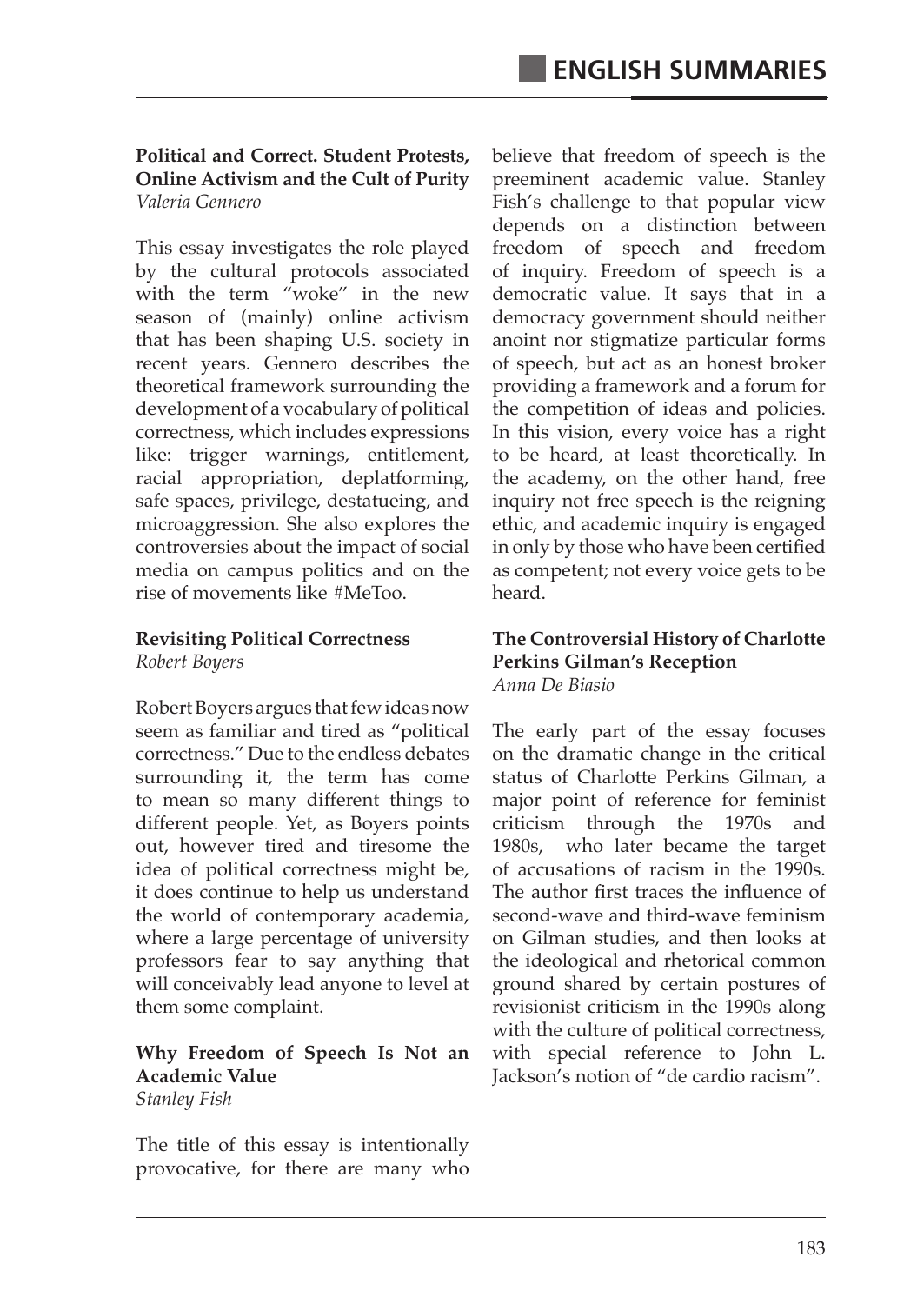## **ENGLISH SUMMARIES**

**Political Correctness, Gender, Disability, and Arabophobia in Maysoon Zayid's Stand Up Comedy**  *Cinzia Schiavini*

The essay investigates the interrelationships between Political Correcteness, stand-up comedy, and minority groups, by concentrating on the performances of an Arab-American disabled comedian, the "Palestinian Muslim virgin with cerebral palsy" Maysoon Zayid. Focusing on PC as a set of linguistic practices whose effect is the sanitarization of public discourse (especially when minorities are concerned), and stand-up comedy as a set of speech acts aiming at both the affirmation and/or the transgression of identity boundaries, the essay investigates the relationship between PC and comedy, and the way they interact within the three "spaces of minority" Zayid embodies: ethnicity (Arab-Americaness in the wake of 9/11), gender (womanhood and its relation to both Arab and American cultures), and disability, under-represented in American culture and the media.

# **"My Turn":** *House of Cards* **after #MeToo**

*Nicolangelo Becce*

In November 2017, the American media streaming company Netflix removed Kevin Spacey from the cast of its flagship series, *House of Cards*, as a strong reaction against the actor's accusations of sexual misconduct and in direct response to the contemporary rise of the #MeToo movement. Consequently, the sixth and final season of the TV show was rewritten without its main character, Frank Underwood, while the focus of the story became his wife, Claire (played by the show's co-star Robin Wright). The article aims at offering a corpus-based critical discourse analysis of the wideranging shifts between the last two seasons of *House of Cards*, focusing on how the story, its characters, and their language have changed in relation to a new awareness of the role of power and gender relations triggered by the emergence of the #MeToo movement.

# **WESTERN: UPDATE**

# **Western Fiction in Translation: An Update**

*Stefano Rosso*

This panoramic bibliographic essay resumes the updates published in *Ácoma* up to 2002 and focuses on the western in Italy. The first section concentrates on American western fiction translated into Italian since 1828; the second on westerns written by Italian writers; and the third on the western in Italy after the "western crisis" of the late 1960s, that is, in the so called "post-western" narratives.

## **Reinterpreting the American West from An Urban Literary Perspective: Contemporary Reno Writing** *David Río*

Traditionally western American literature has been exclusively identified with proximity to the land and rural settings. However, this restrictive notion of western writing has been questioned in the last few decades by a growing number of authors who have vindicated the urban quality of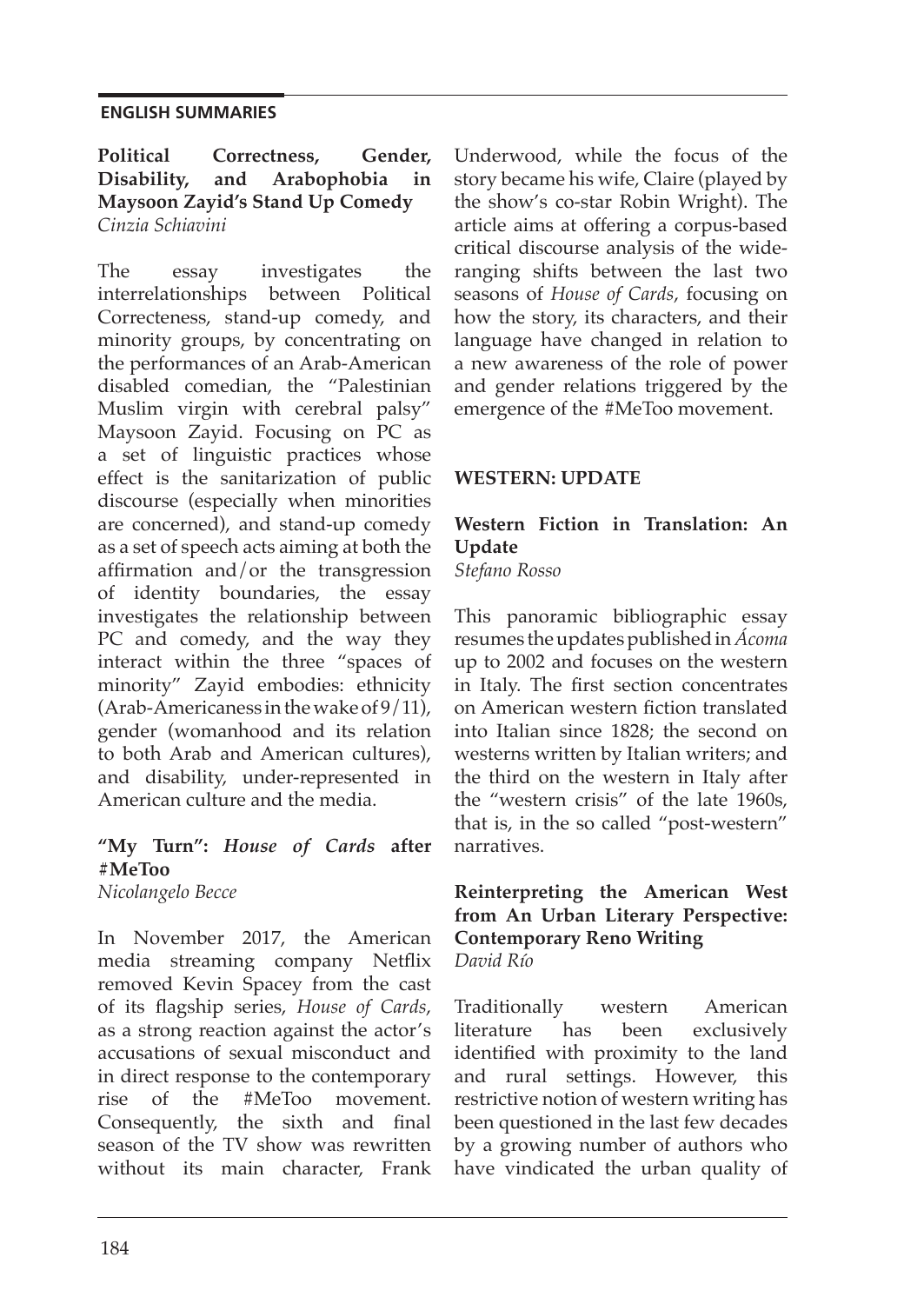#### **ENGLISH SUMMARIES**

the New West. It is argued that not only large cities such as San Francisco, Los Angeles, Seattle, Houston or Las Vegas have attracted the attention of contemporary writers, but also smaller urban centers, for example, Reno, "the biggest little city," have recently become the setting of insightful postfrontier writing. The present essay explores contemporary Reno literature, written both by local authors (Willy Vlautin, Tupelo Hassman, Claire Vaye Watkins) and temporary residents (for instance, Bernardo Atxaga and Javi Cillero), as a major example of the consolidation of the urban perspective in recent western American writing.

## **The Rebirth of a Nation:** *The Hateful Eight* **and the Lincoln's Letter** *Enrico Botta*

Compared to the historical counternarrative of *Inglorious Basterds* (2009) and *Django Unchained* (2012), *The Hateful Eight* – Quentin Tarantino's eighth movie (2015) – rewrites the Reconstruction Era in ideological and political terms. By confining in a haberdashery the geography represented by the eight characters and the historical changes they are witnesses to, the film describes a specific period of American history by mingling reality and fiction through a narrative mechanism that focuses on a letter Lincoln is supposed to have written to one of the characters. Whether the letter is true or false is a central point in the film. In line with the President's confidence in a country reunited under the umbrella of equality and democracy, a northern black and a southern white build a new political, social and ideological structure with the target to execute a woman who

tries to subvert that structure. The haberdashery thus becomes the stage where the actors represent not only what the Civil War has left unresolved, but also a problematic national re-birth.

# **ESSAYS**

**"A Chapter from An Unwritten Romance": The Textuality of the Mother's Voice in Louisa May Alcott's**  *Transcendental Wild Oats* **(1873)** *Raffaella Malandrino*

Louisa May Alcott's satirical sketch *Transcendental Wild Oats* (1873), written thirty years after the author's childhood experience at the alternative commune of Fruitlands with her family and other transcendental philosophers, is a semi-autobiographical account of the contradictory principles that regulated life at the farm. These principles directly impacted her mother, who, being the only woman of the group, was overworked by the task of taking care of all practical matters and saving the whole family from starvation and illness. The failure of Fruitlands, which was also due to divergent opinions among its members on family dynamics and kinship relations, resonates in Alcott's memory as a deep critique of the separate spheres paradigm. The latter, though apparently challenged by the utopian intentions of the consociates, was actually reconfigured as a naturalized material and ideological space, where a woman's incessant care and labor contained the effects of men's inertia regarding concrete selfsustenance.

This study examines how the narrative structure of *Transcendental Wild Oats*